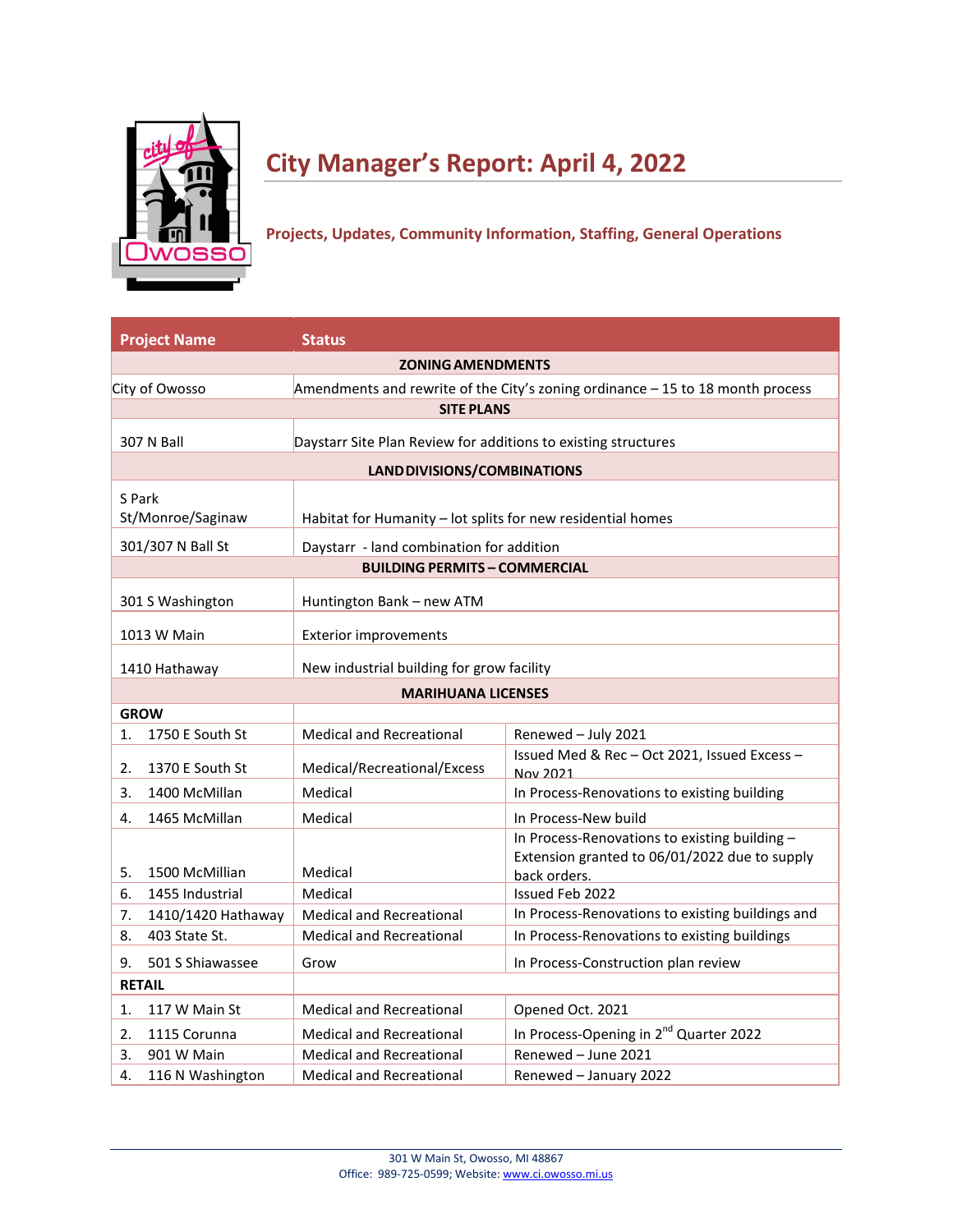## **GRANTS UPDATE**

|                                                        |                           |                  | <b>Grants</b>                                                                                                                                                                                                                                                                                                                                                                                                                                     |
|--------------------------------------------------------|---------------------------|------------------|---------------------------------------------------------------------------------------------------------------------------------------------------------------------------------------------------------------------------------------------------------------------------------------------------------------------------------------------------------------------------------------------------------------------------------------------------|
| Grant                                                  | Amount                    | <b>Status</b>    | <b>Description</b>                                                                                                                                                                                                                                                                                                                                                                                                                                |
| Railroad Grade Repair<br>Grant                         | \$181,653                 | Awarded          | This grant is from MDOT and will fund the replacement of<br>the railroad crossing at S. Cedar Street.                                                                                                                                                                                                                                                                                                                                             |
| ARP Grant $-$<br>Medicare/Medicaid/CHIP                | \$80,708                  | Award<br>Updated | The Department of Health and Human Services (HHS),<br>through the Health Resources and Services Administration<br>(HRSA), is making payments to providers based on the<br>amount and type of Medicare, Medicaid, and Children's<br>Health Insurance Program (CHIP) services provided to rural<br>beneficiaries from January 1, 2019 through September 30,<br>2020. Initial award was \$56,200. An additional \$24,530 was<br>awarded in Dec 2021. |
| <b>ARPA Funding</b>                                    | \$1,510,000               | Awarded          | 1 <sup>st</sup> payment received. Last payment will be received in 2022.<br>Public online survey completed. Waiting on Council<br>members to submit project application scoring to staff.<br>\$750,000 has been allocated to water infrastructure.                                                                                                                                                                                                |
| <b>MSHDA NEP Grant</b>                                 | \$41,250                  | Cancelled        | Used to assist low-income home owners with eligible<br>exterior home improvements up to \$7,500. Eligible<br>applicants have been notified of awards and contractors<br>have been hired. Projects and grant cancelled due to supply<br>chain delays and contractor unable to wait any longer.                                                                                                                                                     |
| <b>DNR Grant for Holman</b><br>Pool Building           | \$150,000                 | Cancelled        | Bids came back more than twice what was budgeted for the<br>project due to increases in labor and material costs. The<br>building will be used for storage.                                                                                                                                                                                                                                                                                       |
| <b>EGLE DWAM Grant</b>                                 | \$460,000                 | Awarded          | Work scope includes investigating 364 water service lines<br>through the city, updating distribution system material<br>inventory, and updating the water asset management plan.<br>Project is under design phase by OHM Advisors. Bidding<br>documents will be prepared in the first quarter of 2022. The<br>project will be funded by a grant from the State of Michigan.                                                                       |
| <b>EGLE Service Line</b><br><b>Replacement Funding</b> | \$3,000,000               | Awarded          | Owosso's application was scored the highest this round.<br>Project plan submitted July 1, 2021. This is 100% forgiven<br>loan (Booker Funding) through the state's revolving loan<br>fund program. Dollars will be used to replace water service<br>lines subject to LCR requirements.                                                                                                                                                            |
| <b>EGLE Service Line</b><br>Replacement Funding (2)    | \$1,345,000               | Awarded          | This partial loan forgiveness funding is tied to the application<br>above. This project involves more LSR replacements coupled<br>with the replacement of the Center St water main and<br>rehabilitation of the water system elevated towers. This<br>opportunity is 30% Booker forgivable. Remainder of this<br>project will need ARPA funding to complete.                                                                                      |
| FEMA SCBA Grant                                        | \$250,000                 | Denied           | This grant replaces the OFD's breathing apparatuses. This is<br>the second year we have been denied.                                                                                                                                                                                                                                                                                                                                              |
| <b>FEMA Radio Grant</b>                                | \$1,200,000               | Denied           | This grant was in conjunction with other municipalities to<br>replace OFD's radio units.                                                                                                                                                                                                                                                                                                                                                          |
| Federal COPS Grant                                     | \$582,875<br>over 3 years | Denied           | This grant funds up to 3 new police officer positions for 3<br>years. If awarded, the city would be required to continue<br>funding these positions for an additional year.                                                                                                                                                                                                                                                                       |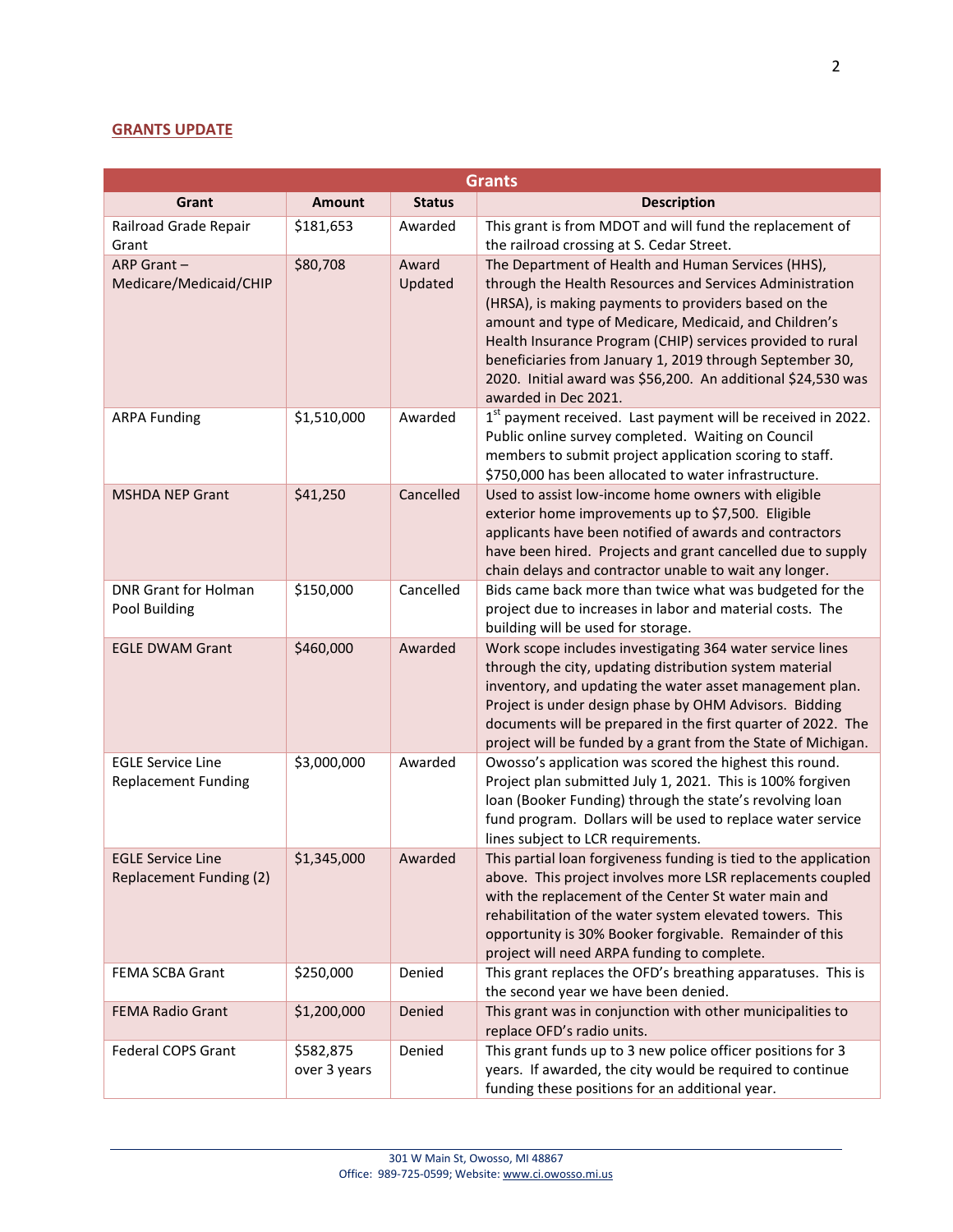| Saginaw WIN Grant                   | \$10,500    | Awarded   | To help fund the Middle School area kayak launch.                                                                                                                                        |
|-------------------------------------|-------------|-----------|------------------------------------------------------------------------------------------------------------------------------------------------------------------------------------------|
| <b>USDA Police Cruiser Grant</b>    | \$17,500    | Awarded   | To pay 55% of the cost of a replacement police cruiser.                                                                                                                                  |
| Safe Routes to School               | \$600,000   | Applied   | To improve certain areas of sidewalk around the city and<br>add sidewalk where needed to improve school safety.<br>Partnership with OPSD for application submittal.                      |
| <b>Consumers LED Rebate</b>         | \$5,460     | Completed | Replace light fixtures in City Hall with more efficient LED<br>lights                                                                                                                    |
| Small Urban Grant                   | \$1,600,000 | Denied    | Reconstruct Chipman St from Beehler to M-21.                                                                                                                                             |
| <b>MEDC WRI Grant</b>               | \$1,600,000 | Denied    | Replace water main, streets, and LSLs on Center, Clyde,<br>Huron, Lynn, and Milwaukee Streets. 25% match required.                                                                       |
| <b>MCACA Grant</b>                  | \$82,500    | Denied    | Replace library AC, Library steam pipes, Gould House heat<br>and AC, and Castle boiler. Required \$82,500 match. Will<br>know in September, 2021 if we are awarded.                      |
| Small Urban Grant                   | \$375,000   | Awarded   | Reconstruct Gould St from Oliver to Moore.                                                                                                                                               |
| T-Mobile Hometown<br>Grant          | \$45,300    | Denied    | Possibly help fund the Middle School Kayak Launch project<br>so no millage money would be needed to complete the<br>project. This would add to the Saginaw WIN Grant already<br>awarded. |
| <b>Wellhead Protection</b><br>Grant | \$52,000    | Applied   | Fund wellhead educational activities, groundwater audit,<br>wellhead protection software, and update the city's<br>wellhead plan.                                                        |

#### **OPERATIONS AND COMMUNITY RELATIONS**

- **Zoning Code Rewrite –** The city will be scheduling a meeting with the DDA, Planning Commission, and City Council to discuss the first draft of the zoning code rewrite when it is completed. Stay tuned for the date.
- **County COVID Updates: <http://health.shiawassee.net/Emergency-Preparedness/COVID-19-Stats.aspx>**
- **State COVID Updates: [https://www.michigan.gov/coronavirus/0,9753,7-406-98163\\_98173---,00.html](https://www.michigan.gov/coronavirus/0,9753,7-406-98163_98173---,00.html)**

#### **STAFFING UPDATES**

- New Hires/Promotions:
- Open Positions:
- Retirement Announcements: Rhonda Pritchett Accounts Payable Clerk

### **CITY PROJECTS**

| <b>STREETS AND SIDEWALKS</b>            |                                 |                                                                                                                                                                                                                                                        |             |
|-----------------------------------------|---------------------------------|--------------------------------------------------------------------------------------------------------------------------------------------------------------------------------------------------------------------------------------------------------|-------------|
| <b>2022 Chip</b><br><b>Seal Project</b> | Osburn Lakes Neighborhood       | Prep street and apply coat of chip seal                                                                                                                                                                                                                | Summer 2022 |
|                                         | Moore- Gould to Jackson         | Prep street and apply coat of chip seal                                                                                                                                                                                                                | Summer 2022 |
|                                         | North – Gould to Mallard Circle | Prep street and apply coat of chip seal                                                                                                                                                                                                                | Summer 2022 |
| 2022 Street<br>Patch<br>Program         |                                 | Work scope includes patches on various streets<br>within the city of Owosso needed for water<br>main breaks, sewer repairs, etc. Smith Sand &<br>Gravel will perform the work in the final year of<br>their two year contract. Project is scheduled to | Summer 2022 |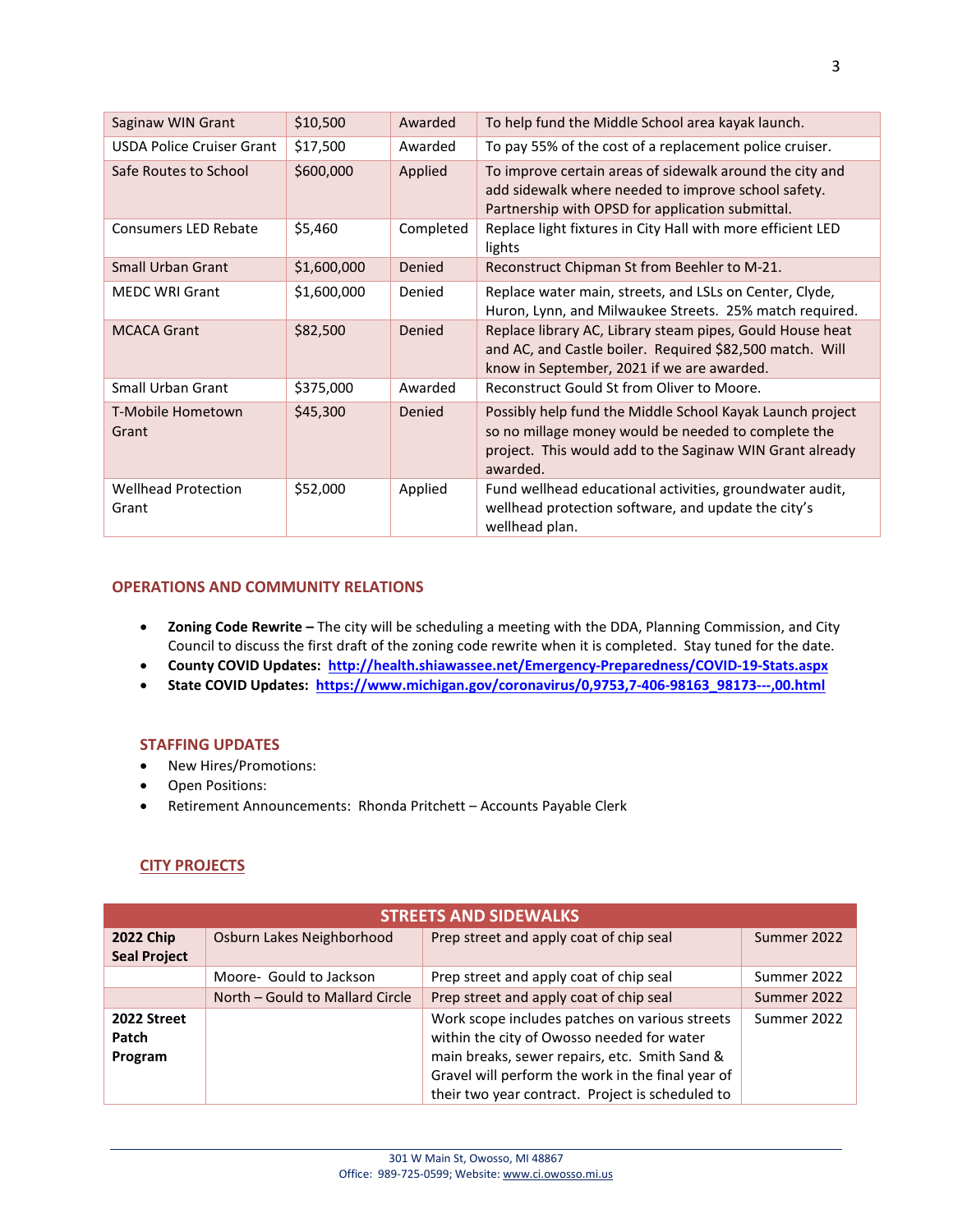|                                    |                                             | start after July 1, 2022.                                                                                                                                                                                                                                                                                                                                                               |                                                                   |
|------------------------------------|---------------------------------------------|-----------------------------------------------------------------------------------------------------------------------------------------------------------------------------------------------------------------------------------------------------------------------------------------------------------------------------------------------------------------------------------------|-------------------------------------------------------------------|
| 2022<br><b>Sidewalk</b><br>Program |                                             | Work area includes the streets bounded by N<br>Oak, E Oliver, N Gould, and E Main St along<br>with outside area repairs. Contract has been<br>awarded to Lopez Concrete Construction.<br>Project is scheduled to start after July 1, 2022.                                                                                                                                              | Summer to Fall<br>2022                                            |
| 2021 Street<br>Projects            | Gould St (Oliver to Moore)                  | N Gould Street from Oliver to Moore: Work<br>scope includes pavement rehabilitation with<br>select curb and gutter repair, ADA sidewalk<br>ramps, select sidewalk repair, complete storm<br>sewer replacement, and permanent pavement<br>markings and signing. No water main to be<br>installed. Project is complete. Final close out<br>procedures are underway.                       | Complete                                                          |
|                                    | Maple Avenue: Corunna to N<br>end           | Scope of work includes street reconstruction<br>along Maple Avenue from Corunna to north<br>end. Contract has been awarded to Malley<br>Construction. Street construction scheduled to<br>begin April 18, 2022.                                                                                                                                                                         | Early Summer,<br>2022                                             |
|                                    | North Street: Hickory to M 52               | Work scope includes pavement rehabilitation<br>with select curb and gutter replacement, ADA<br>sidewalk ramps, select sidewalk repair, select<br>storm sewer replacement, and permanent<br>pavement markings and signing; water main<br>replacement and water service line<br>replacements. Project is a MDOT Small Urban<br>Program project. Design work in progress by<br>city staff. | Design phase                                                      |
|                                    | Lee Street: Clark to Ada<br>(petition)      | Work scope includes pavement rehabilitation<br>with select curb and gutter replacement, ADA<br>sidewalk ramps, sidewalk replacement, and<br>select storm sewer replacement; water main<br>replacement and water service line<br>replacements. Project was initiated by citizen<br>petition. Design work in progress by city staff.                                                      | Design phase                                                      |
|                                    | Jerome: Hickory to Oakwood                  | Work scope includes crush and shape with<br>asphalt pavement construction along with<br>minor drainage upgrades. Design work in<br>progress by city staff.                                                                                                                                                                                                                              | Design phase.<br>Will require all<br>costs paid by<br><b>ARPA</b> |
| <b>Downtown</b>                    | Replace overhead street lights<br>and poles | Select replacement of street lights with new<br>chairman lights and LED bulbs. In partnership<br>with DDA.                                                                                                                                                                                                                                                                              | Efforts to begin<br>in FY 22-23                                   |
|                                    | Sidewalk repair                             | Coordinate with water utility to replace lead<br>service lines before repairing select areas of<br>downtown sidewalk                                                                                                                                                                                                                                                                    | Design phase.                                                     |

| <b>UTILITIES (Water and Sewer)</b>     |                                 |                                                                                                                         |                  |
|----------------------------------------|---------------------------------|-------------------------------------------------------------------------------------------------------------------------|------------------|
| <b>Project</b>                         | <b>Project Name/Description</b> | <b>Status</b>                                                                                                           | <b>Completed</b> |
| <b>Lead Action Level</b><br>Exceedance | Filter giveaway event           | Conducted 2 filter giveaway events in<br>partnership with local and state health<br>department. Remaining filters to be | Complete         |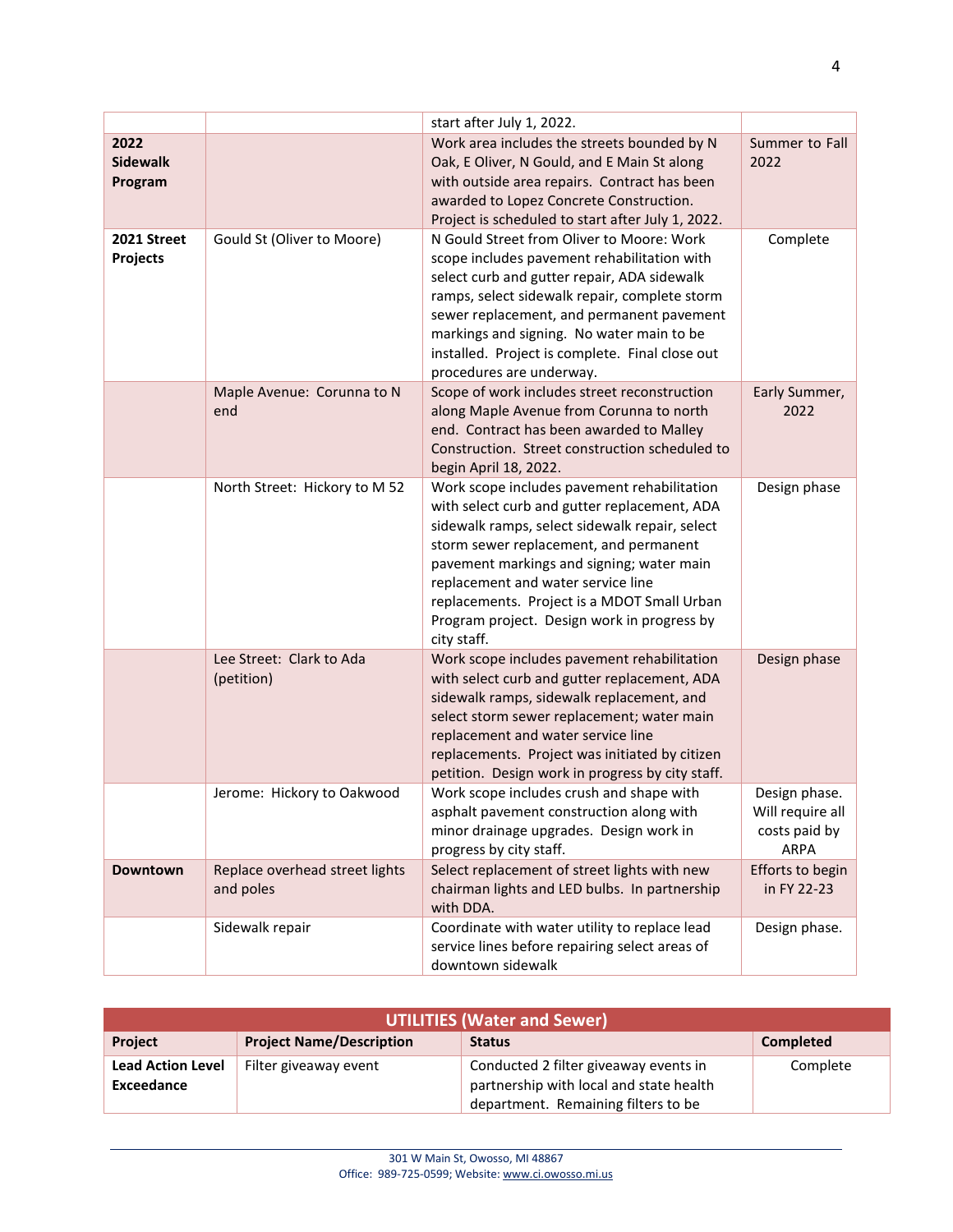|                                                       |                                         | handed out at city hall for those who<br>qualify. Email safewater@ci.owosso.mi.us<br>or call 989-725-0545 to schedule an<br>appointment to receive a filter curbside<br>due to COVID lockdown.                                                                                                                                                  |                                                          |
|-------------------------------------------------------|-----------------------------------------|-------------------------------------------------------------------------------------------------------------------------------------------------------------------------------------------------------------------------------------------------------------------------------------------------------------------------------------------------|----------------------------------------------------------|
|                                                       | <b>Filter Distribution</b>              | Distribute filters at city hall for those who<br>qualify. See above for COVID lockdown<br>procedures for filter giveaway.                                                                                                                                                                                                                       | Ongoing                                                  |
|                                                       | <b>Public Education Mailer</b>          | Mail Public Education piece to every water<br>account in the system.                                                                                                                                                                                                                                                                            | Complete                                                 |
|                                                       | 6 month lead/copper re-test             | State mandated retesting for lead/copper<br>levels 6 months after initial exceedance.<br>Preliminary results show we are now<br>below the action level. $1st$ 6 month test<br>results are below the state's lead action<br>level                                                                                                                | December 2021                                            |
| Lead/Galvanized<br><b>Service Line</b><br>Replacement | 2022-2024                               | Work scope includes noncompliant water<br>service lines replacements at 600 locations<br>within the City of Owosso over a 3 year<br>time period. Contract tentatively awarded<br>to Green Tech Systems. The project is<br>scheduled to begin on/around May 9,<br>2022. The project will be funded by a<br>DWRF loan from the State of Michigan. | Ongoing                                                  |
| <b>Water Billing</b><br><b>Customer Portal</b>        | <b>ACLARA ACE Portal</b>                | Allows customer online access to monitor<br>their water usage.                                                                                                                                                                                                                                                                                  | Complete                                                 |
| <b>Water Treatment</b><br>Plant                       | <b>SCADA System</b>                     | Kick-off meeting with Tetra tech was<br>10.30.20                                                                                                                                                                                                                                                                                                | On Hold                                                  |
|                                                       | Backwash Pump and 16 inch hi<br>service | Replace backwash pump, install redundant<br>pump, and replace 16 inch water main in<br>basement                                                                                                                                                                                                                                                 | Complete                                                 |
| Wastewater<br>Plant                                   | Headworks Project                       | Screw pumps installed. Bypass pumping<br>has stopped. Grit chamber operational.<br>Screeners relocated.                                                                                                                                                                                                                                         | Completed.                                               |
|                                                       | Screw pump building roof<br>replacement | Replace roof on screw pump building.                                                                                                                                                                                                                                                                                                            | Postponed due to<br>cost                                 |
|                                                       | Influent sampler replacement            | Replace 25 year old influent sampler                                                                                                                                                                                                                                                                                                            | Postponed                                                |
|                                                       | Bisulfide tank replacement              | Replace bisulfide tank                                                                                                                                                                                                                                                                                                                          | Completed                                                |
|                                                       | Confined space entry equipment          | Purchased new confined space entry<br>equipment. Worker safety.                                                                                                                                                                                                                                                                                 | Postponed                                                |
|                                                       | Sludge Truck dump box                   | Replace corroded dump truck box                                                                                                                                                                                                                                                                                                                 | Complete                                                 |
|                                                       | VFD controller rehab (5)                | Rebuild/replace old variable frequency<br>drive controllers                                                                                                                                                                                                                                                                                     | Completed                                                |
|                                                       | Pipe hanger replacement                 | Replace corroded plant sewer pipe<br>hangers. As needed. Labor in house. Pay<br>as you go.                                                                                                                                                                                                                                                      | Ongoing                                                  |
|                                                       | <b>Solids Handling Project</b>          | Replace centrifuge, sludge tanks, main<br>building roof, and remove unused<br>equipment.                                                                                                                                                                                                                                                        | Dec 2022                                                 |
| <b>Water Main</b><br>Replacement                      | Clyde St: Walnut to Shiawassee          | Replace 4 inch cast iron (1970s) with 6 inch<br>PVC. Restore street surface and replace<br>service lines where needed.                                                                                                                                                                                                                          | Design phase. On<br>Hold pending<br>funding availability |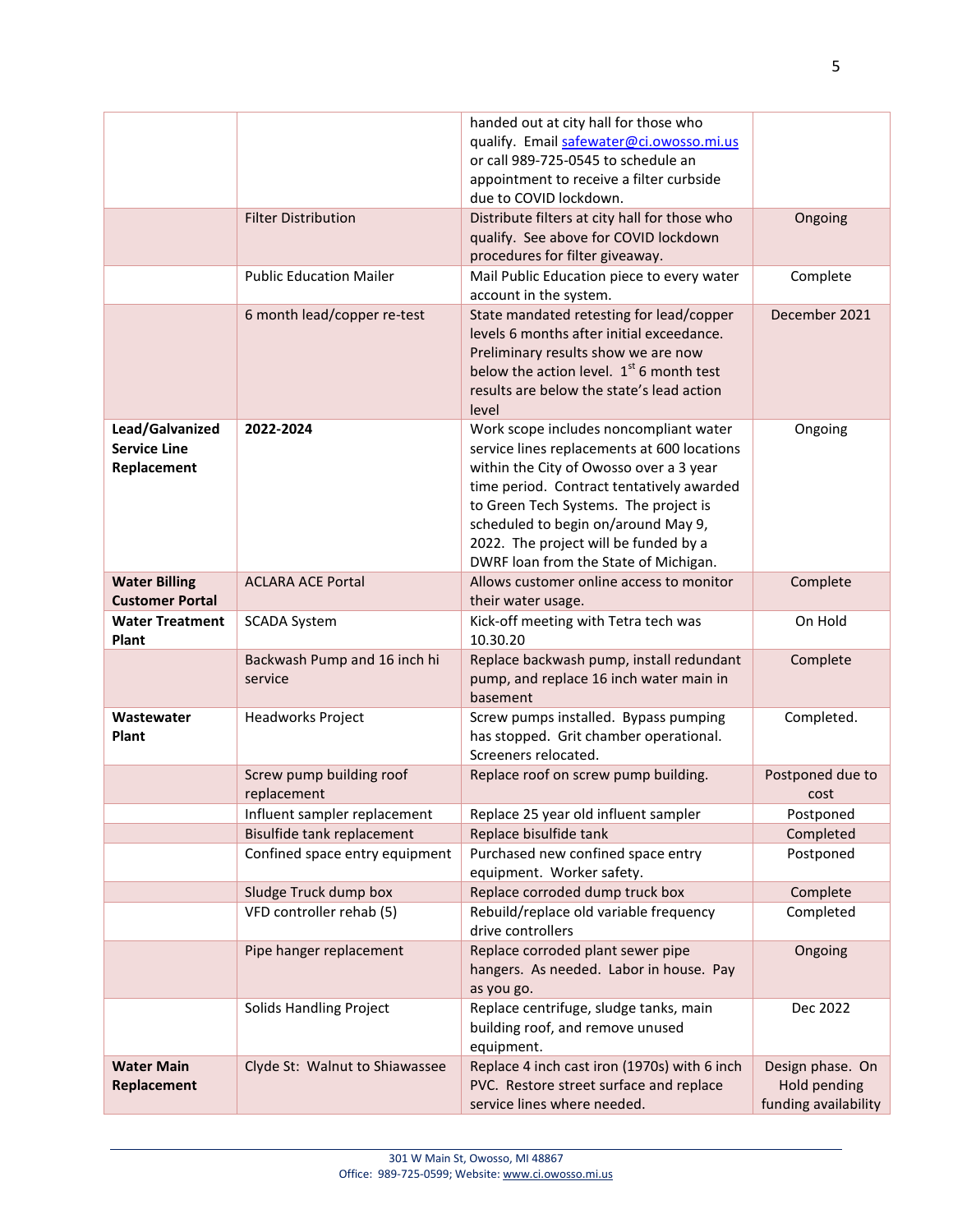| Huron St: Huggins to E end      | Replace 1.5 inch galvanized with 6 inch<br>PVC. Restore street surface and replace<br>service lines where needed.                                                                                                                                                                                                             | Design phase. On<br>Hold pending<br>funding availability        |
|---------------------------------|-------------------------------------------------------------------------------------------------------------------------------------------------------------------------------------------------------------------------------------------------------------------------------------------------------------------------------|-----------------------------------------------------------------|
| Lynn St: Howell to W end        | Replace 4 inch cast iron (1960s) with 6 inch<br>PVC. Restore street surface and replace<br>service lines where needed.                                                                                                                                                                                                        | Design phase. On<br>Hold pending<br>funding<br>availability.    |
| Milwaukee St: S Lyon to S Cedar | Replace 2 inch galvanized (1960s) with 6<br>inch PVC. Restore street surface and<br>replace service lines where needed                                                                                                                                                                                                        | Design phase. On<br>Hold pending<br>funding<br>availability.    |
| Center St: W North to W King    | Work scope includes water main<br>replacement and water service line<br>replacement along Center Street from W<br>King to W North. Contract tentatively<br>awarded to Glaeser Dawes. The project is<br>scheduled to begin on/around May 16,<br>2022. The project will be funded by a<br>DWRF loan from the State of Michigan. | On DWRF project<br>list for ELGE LCR<br>Booker Ioan<br>funding. |

| PARKS/ CEMETERY/ FORESTRY/ NONMOTORIZED |                                                                |                                                                                                                                                                                                                                                                                                                                                                                                                                                                                                                                            |                  |  |
|-----------------------------------------|----------------------------------------------------------------|--------------------------------------------------------------------------------------------------------------------------------------------------------------------------------------------------------------------------------------------------------------------------------------------------------------------------------------------------------------------------------------------------------------------------------------------------------------------------------------------------------------------------------------------|------------------|--|
| Project                                 | <b>Project Name/Description</b>                                | <b>Status</b>                                                                                                                                                                                                                                                                                                                                                                                                                                                                                                                              | <b>Completed</b> |  |
|                                         | CIS Trail Extension - Extend trail<br>from Priest Rd. to City. | Huron & Eastern Railroad told the city they will<br>not agree to allow the trail to run along RR right of<br>way for liability reasons. Alternate route being<br>pursued. This route does not involve RR at all.<br>Would require easements through township and<br>private property. UPDATE: State funding may be<br>available to complete. Unclear as to what route<br>will be used. City engineers to provide estimates<br>for state officials.                                                                                         | <b>TBD</b>       |  |
|                                         | Canoe/Kayak Launch installation                                | Work scope includes constructing a kayak launch,<br>landing area, storage area, and stairway. The<br>project location is along the east bank of the<br>Shiawassee River, about 60' north of the Heritage<br>Footbridge. The volunteer group will begin their<br>work on the kayak launch early July, 2022 with<br>DPW crews performing their work on the landing<br>area and storage area late July, 2022. A<br>contractor will build the stairway August-<br>September 2022. Stairway contract has been<br>awarded to Great Lakes Fusion. | <b>Fall 2022</b> |  |
|                                         | Oakwood Bridge Surface Repair                                  | DPW to replace entire surface. Material costs<br>estimated to be \$35,000                                                                                                                                                                                                                                                                                                                                                                                                                                                                  | <b>Fall 2022</b> |  |

| <b>MOTOR VEHICLE POOL</b> |                       |                                                                                          |           |
|---------------------------|-----------------------|------------------------------------------------------------------------------------------|-----------|
| <b>DPW</b>                | HydroVac Truck        | Used for less-invasive excavation and lead service<br>line identification.               | Purchased |
|                           | Valve Turning Machine | Used for valve exercising and proper operation of<br>valves for water system maintenance | Purchased |
|                           | Lawn tractor          | John Deere tractor for mowing and misc projects                                          | Purchased |